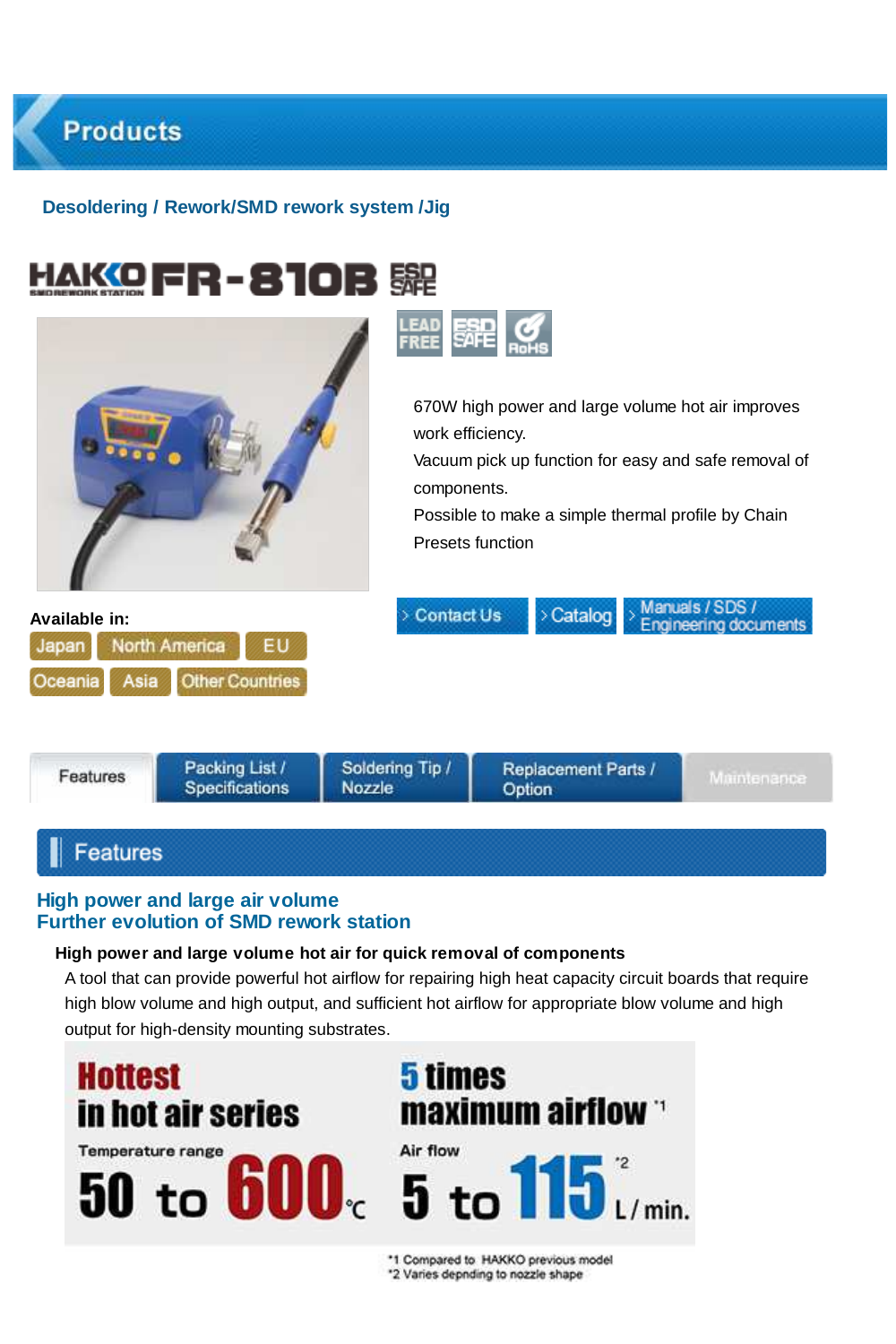#### **Efficiency improvement**

The high volume airflow and high output of FR-810B make it possible to perform the same work in only one-third of the time required when using a conventional model. This reduces the thermal impact on boards and components.



- \* Examination of time taken for connector sections soldered onto a ceramic board to be heated to 200°C with maximum temperature and airflow settings selected.
- \* Single nozzles with an approximately 4mm diameter were used.

#### **Improvements of FR-810B**

On top of the features of FR-810, high power and large air volume, the new functions of vacuum pickup and pickup indicator have been given to FR-810B.

The 2 new functions make it possible to remove a component without damaging PWB.

### **・New type of nozzles for improvement of temperature characteristics**

The new nozzle improves work efficiency with uniform heating by hot air convection inside the nozzle which is created due to vents on the nozzle top. (Only with BGA nozzle)



#### **・Vacuum pickup function**

The vacuum pickup function is to pick up a component with a suction pad and vacuum. It will pick a component only after the hot air melts solder joints.

This can avoid an error to peel off the land by removing a component with excessive force.



**・Pickup indicator**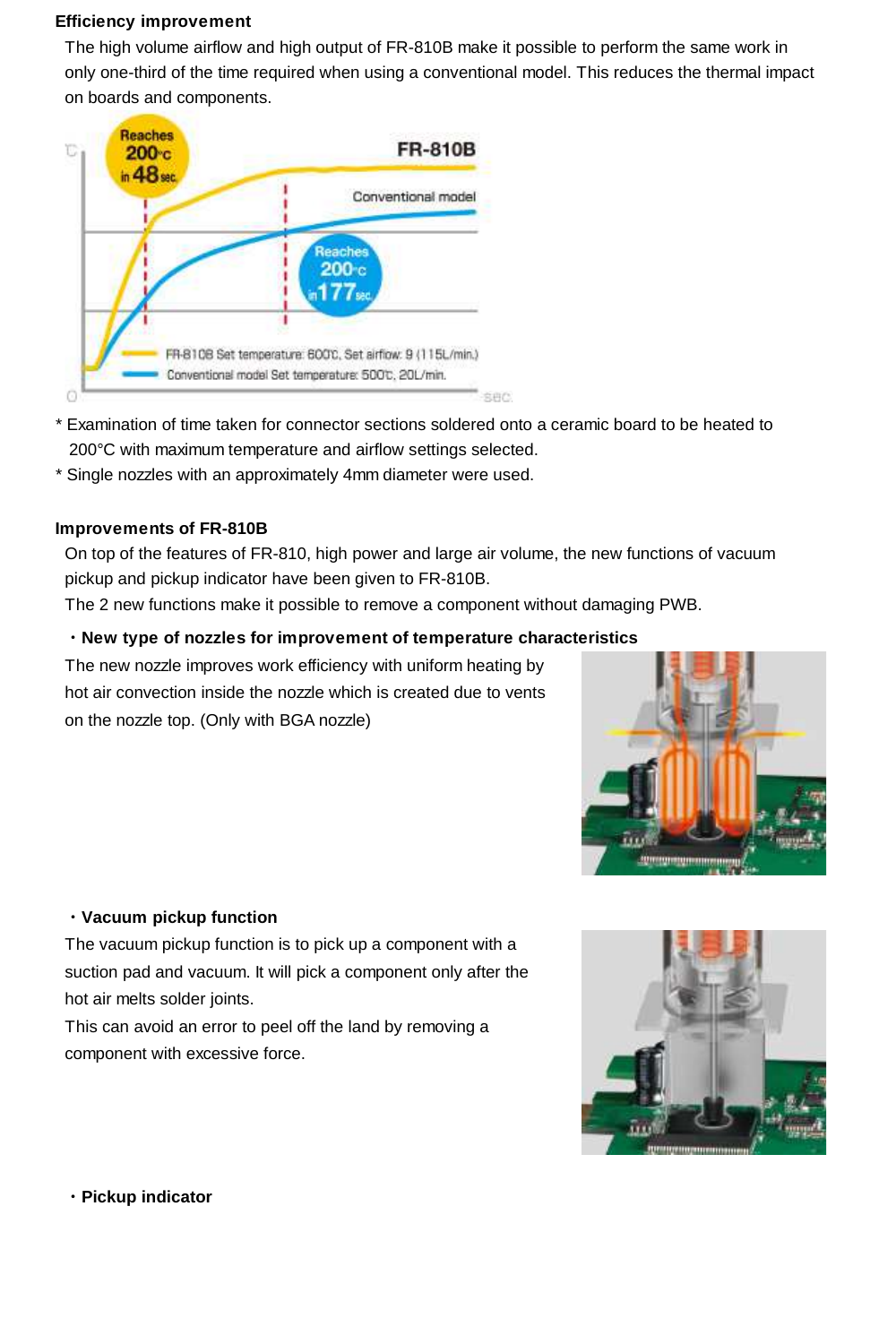By pre-setting pickup function, a component can be picked up automatically when solder is melted. At the same time, the indication comes up and the moment of picking up will be visible. Even a component and solder joints can not be seen as covered by a nozzle, easy and safe picking up is possible.



#### **Use conventional HAKKO nozzles**

Align the projection part, attach the conventional nozzle to the heater pipe.



\*The heater pipe of HAKKO FR-810 (discontinued) has two projection parts. In order to use the conventional nozzle, put the conversion adaptor on the heater pipe that was included in your purchased HAKKO FR-810 as one of standard accessories. Click here for details.

#### **Simple nozzle removal and easy maintenance**

Nozzles can be quickly changed for many different types of components. In addition, conventional nozzles are compatible. Heaters can also be easily and securely replaced.

Quick-change N51 nozzles Simple heater replacement





Simple, tool-free removal and attachment. Simply remove four screws to replace heater.

### **Timer function**

Timer function is to control the time of operation.

This can help to prevent parts from overheating and can improve the overall quality of rework.

#### **Chain presets function for making a simple thermal profile**

The chain presets function is to make a simple thermal profile by combining several preset conditions. (Up to 5 steps) This can improve work efficiency a lot by standardizing work time, avoiding overheating, improving repeatability of operation, and making difficult rework jobs easy.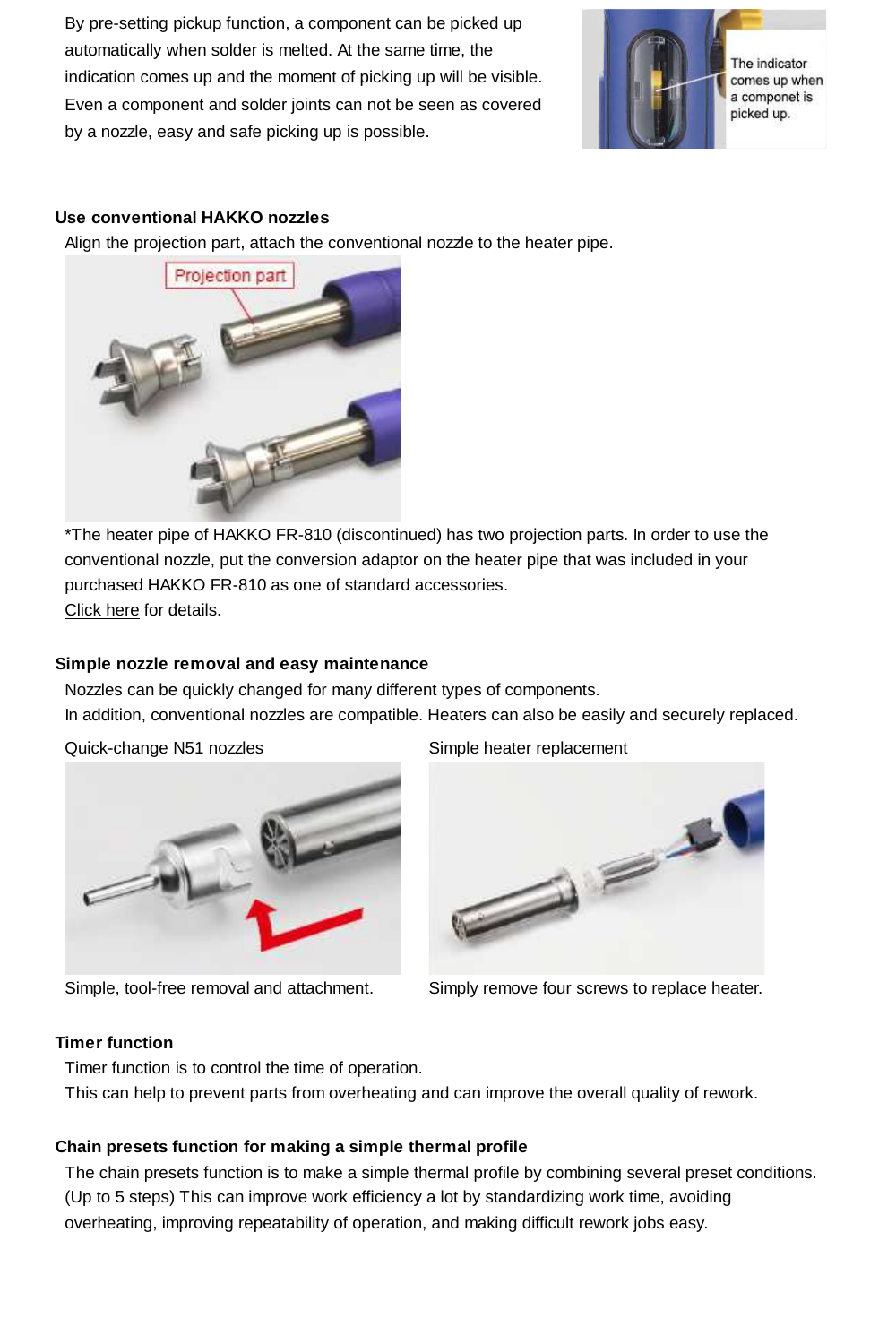

#### **Auto sleep and auto shutoff features**

To ensure safety and conserve power, when the handpiece is placed in the handpiece holder, the auto sleep function will be activated and it will start cooling automatically. If the handpiece has not been removed from the handpiece holder (e.g. Using it in a rework fixture) and it has been idle for 30 minutes, auto shutoff function will be activated. It will be automatically powered off. Access to settings can be restricted by the password function.

## **With the use of Grip fixture, Board holder and Bottom heater, work conditions can be controlled even more strictly.**

A low cost rework system can be assembled with a bottom heater, a grip fixture, and a board holder.